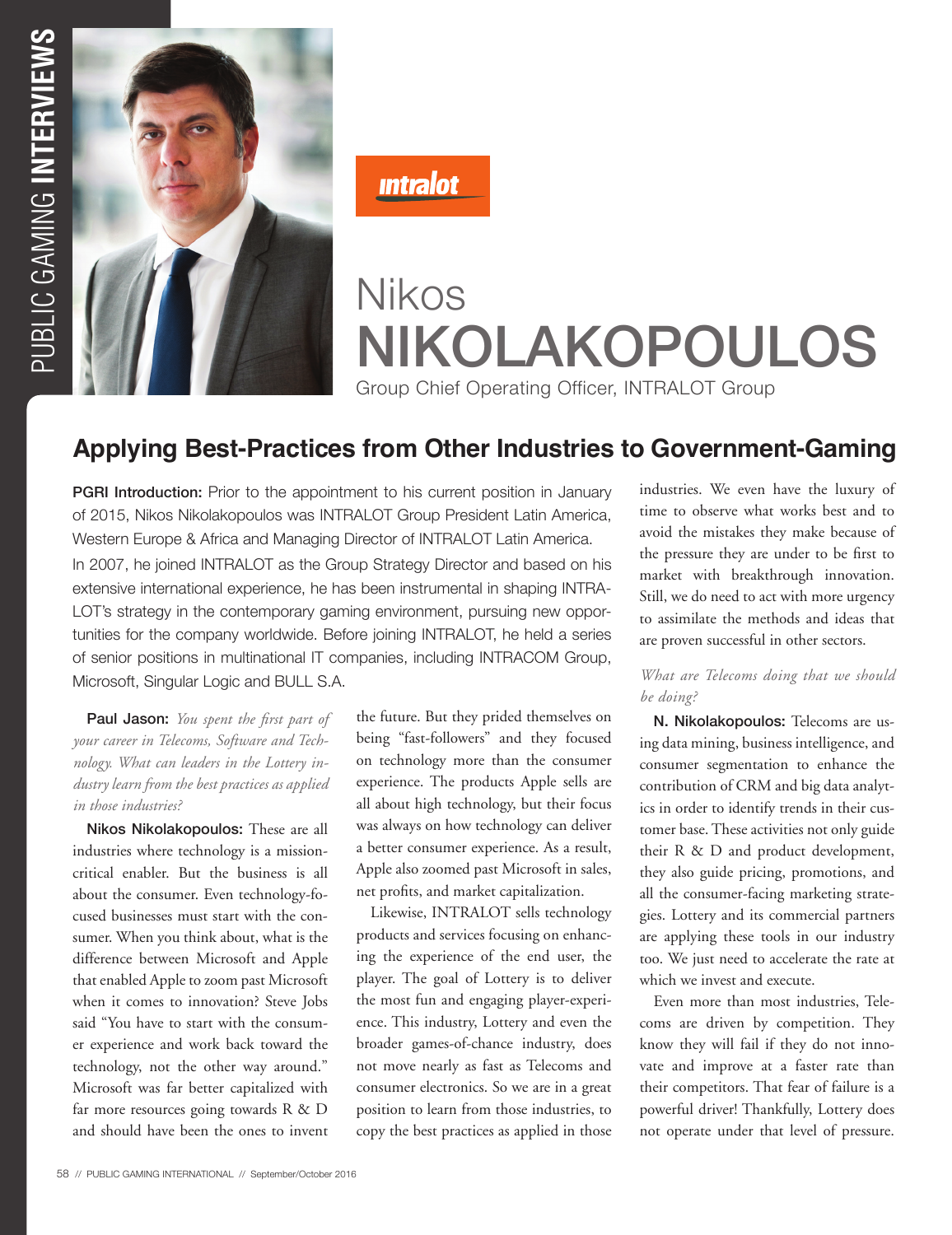At least not in the short-term. In the longterm, though, we should recognize that all the different sectors of the games-of-chance industry are converging so that the consumer has instant access to all games.

### *Too, the Fast-Moving-Consumer-Goods (FMCG) industry is driving change and modernization in the retail sector.*

N. Nikolakopoulos: And land-based retail is where our consumer lives. Digitization of the retail shopping experience is technology-enabled. But here too we must start with a focus on the consumer experience. The leaders in the FMCG space are learning much about shopper behavior, how technology can be used to enhance the consumer shopping experience, how to integrate Mobile into the retail shopping experience, how to build a relationship with our customers that reinforces the connection through all the many stages of the customer journey. The biggest FMCG brands may be leading the way, but we can adopt best practices as we observe them being applied.

*The Telecom industry would have a built-in connection to the customer by way of the telephone number and billing address. How can Lottery apply data analytics without having a registered player base?*

N. Nikolakopoulos: Of course, building the registered player data-base is a top priority for Lottery operators. In spite of that, vast majority of players are unregistered and therefore anonymous. But there is still much that can be accomplished by application of big-data analytical tools. We can capture and organize sales data by product and store and time of day and much more. This data could help Lottery understand consumer behavior, identify trends, perhaps correlate buying patterns to external events. Intelligence and insight gathered through this kind of big-data analytics could certainly inform and sharpen the focus of all our efforts in marketing, promotion and product design.

Increasing the registered player data-base is key to the kind of personalized CRM that is the end goal. But even a small reg-

istered data base can be integrated into the analytical process to great effect. We don't want to wait until everything is perfect, or even until it is better. We need to increase our investment in data analytics now. Everyone is operating with incomplete information. Tremendous insights can be gained with the information we have access to right now.

*You have been COO for almost two years now. INTRALOT has progressed greatly over that time. What would you say are some of the key changes that you did to clarify and focus INTRALOT's operational strategy?*

N. Nikolakopoulos: There are three basic elements. The first thing we did was consolidate our skill-sets and resources to establish a clear focus on the specific segments of Lottery and sports-betting. We chose to focus on developing the

> **So we are in a great position to learn from those industries, to copy the best practices as applied in those industries. We even have the luxury of time to observe what works best and to avoid the mistakes they make because of the pressure they are under to be first to market with breakthrough innovation. Still, we do need to act with more urgency to assimilate the methods and ideas that are proven successful in other sectors.**

technologies and expertise in content, technology, the Interactive channel, and retail optimization. We are not dividing our attention between the governmentgaming sector and the casino business. We do not sell slots or table games or operate casinos. We focus clearly on the needs of our customer which is Lottery and the sports-betting operator.

The second thing is to sharpen our focus on product innovation. Over the last three years we have dedicated ourselves to building a product development process that incorporates feedback from our

gentina, in Bulgaria, in Peru, in Italy and many others is based on the flexibility and experience at operating within a diverse set of circumstances. In Morocco, too, we have established truly fruitful, mutually beneficial and commercially successful collaborations with great partners who have great knowledge of their market and players. Our success as a partner is also based on our laser focus on the business of our customer, which is Lottery and sports-betting.

customers, from best-practices outside our industry and our competitors, from insight gleaned from data analytics and market analyses. We now have a specific development roadmap that is guided by rapidly changing consumer tastes and

The third thing is to evolve an operational system that leverages strategic partnerships. We have for many years developed a flexible system of partnering with clients. We feel we have a decisive competitive advantage when it comes to creative collaborations with operators from all around the world. The specific needs vary enormously. Together we assess those needs and core competencies and create a partnership that meets those needs and leverages our respective competencies into the most productive partnership. The success of our equity partnerships in Turkey, in Ar-

market-place dynamics.

For instance, in Peru we collaborate with the Nexus Group which is one of the biggest private equity groups in Latin America. It